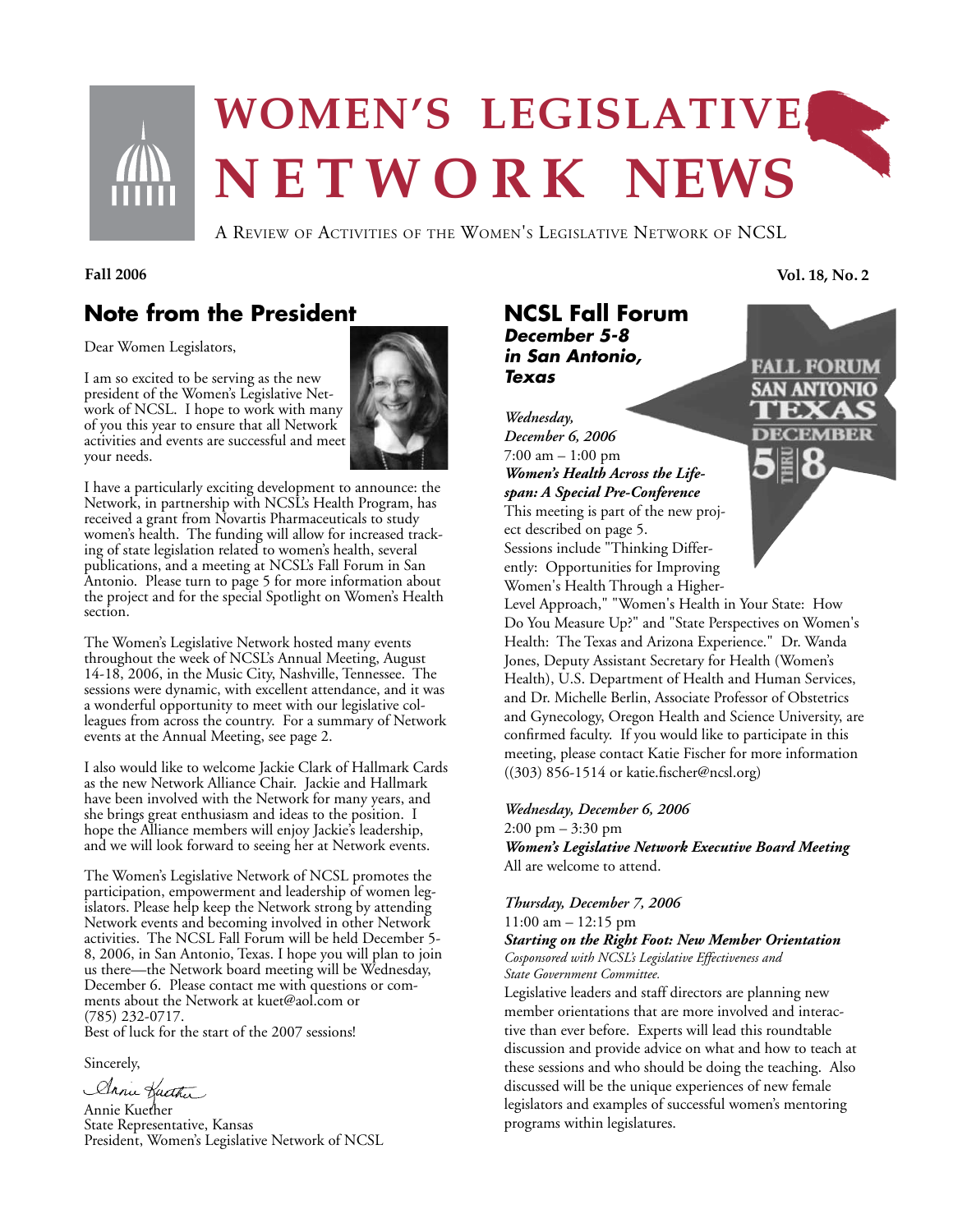$\widehat{\bullet}$  MERCK

# **To Update You . . .**

#### **Luncheon at the NCSL Executive Committee meeting in Philadelphia, Pa., May 5, 2006.**

The Network hosted a luncheon in honor of women legislators from Delaware, Maryland, New Jersey, New York, Ohio, Pennsylvania, Virginia and West Virginia at Davio's Northern Italian Steakhouse. More than 30 women legislators and Alliance members attended the event, which was sponsored by Merck & Co. Inc. Delaware Senator Dori Connor presided at the event, and the featured speaker was Pennsylvania Congresswoman Allyson Schwartz, a former Network president. Following the luncheon Dr. Richard Haupt, of Merck Phar-

maceuticals, spoke about HPV, cervical cancer and Merck's new HPV vaccine.

### **From the Annual Meeting...**

*The NCSL Annual Meeting* in Nashville, Tennessee, was a rousing success. The Network sponsored or cosponsored nine events during the week of August 14-18, 2006. Visit www.ncsl.org/programs/ wln/AMevents2006.htm for more information, including PowerPoint presentations, faculty biographies and a link to Notes from Nashville, NCSL's database of dozens of Annual Meeting session summaries.

#### On Monday, Aug, 14, the Network presented *Beyond Bickering: How Women Legislators Can Bridge the Partisan*

*Divide*, in collaboration with the Policy Consensus Initiative. More than 40 women legislators gathered for this daylong workshop that focused on collaboration and consensus-building. Faculty led several discussion sessions about the dynamics of conflict, negotiation skills, collaborative processes, convening meetings and engaging the public.

Florida Representative Nancy Detert, the Network president, presided at the *Executive Board Meeting* on Monday, Aug. 14. Kansas Representative Annie Kuether presented the report of the Programming Committee, and Georgia Representative Lynn Smith presented the report of the Nominating Committee, including the candidates for Executive Board membership for the 2006-2007 year. Karen Smith, Alliance Chair, reported on Network fundraising activities and recognized Jackie Clark of Hallmark Cards as the incoming Alliance Chair. Board members also discussed activities for the coming year. Minutes from the meeting are available upon request.



Representative Nancy Detert hosted a *Kick-Off Breakfast*  on Tuesday, Aug, 15, that was open to all Annual Meeting attendees. The event was sponsored by the Johnnie B. Byrd Sr. Alzheimer's Center and Research Institute.

Also on Tuesday, Aug, 15, the Network collaborated with NCSL's Legislative Effectiveness and State Government Committee to sponsor two sessions with faculty from the Bainbridge Leadership Center in Bainbridge Island, Washington. Center co-founders Donna Zajonc and David Womeldorff presented *For Men and Women Only: Emerging Leadership Styles of the Feminine and Masculine and Why We Need Both.* The facilitators examined the audience's assumptions and beliefs about feminine and masculine leadership qualities and created a list of key leadership traits. They then connected this list to two different models of leadership. The next session, a luncheon, included the *Network Annual Business Meeting* and elections. Additional cosponsors of the session were the Center for American Women and Politics, the Center for Women Policy Studies and Women in Government. The 2006-2007 board was elected, and Donna Zajonc presented the keynote address, *Keeping Your Vision for Public Service Alive*. Donna acknowledged that, in the intensely partisan political climate, some legislators are feeling that "we have lost our way." She suggested strategies to help lawmakers rekindle their passion for public service.



The *First Annual Walk for Wellness*  was the morning of 16. More than 150

legislators, legislative staff and other meeting attendees participated in the 5K run/walk, led by kick-off speaker Eddie George, former Tennessee Titans running back. The Network cosponsored the Walk with the National Caucus of Native American Legislators, the National Hispanic Caucus of State Legislators, the National Black Caucus of State Legislators and NCSL's Health and Transportation programs. The walk was dedicated to raising awareness of the devastating effects conditions such as heart disease, diabetes and obesity have for our nation as a whole, while drawing special attention to the health disparities that exist in minority and underserved communities. The walk presented a donation to Music City Moves Kids! in recognition of its efforts to promote healthy lifestyles for Nashville youth.

#### *Stamping Out Disease: A Look at the Leading Causes of Death in Women*

took place on Wednesday, Aug. 16. The session focused on heart disease and cancer, the two leading causes of death for American women. Michigan Senator Bev Hammerstrom introduced the panelists and shared some of her work on behalf women's health in Michigan. Kathy Kastan shared her experiences as a bypass survivor and discussed some of her advocacy work as president of WomenHeart. Dr. Judith Prestifilippo, a senior medical director at Novartis, discussed the importance of public-private-nonprofit partnerships to improve outcomes in cancer treatment and care. Christy Schmidt, senior director of policy at the American Cancer Society, presented ACS statistics about breast and cervical cancer mortality rates, and gave specific recommendations for how state policymakers can improve access to care and treatment and eliminate health disparities. Special thanks to Novartis for making the session possible.

The *Inaugural Reception* for incoming Network president Representative Annie Kuether of Kansas was the evening of Wednesday, Aug. 16. All interested Annual Meeting attendees were invited. The reception was made possible by the

*continued on page 3*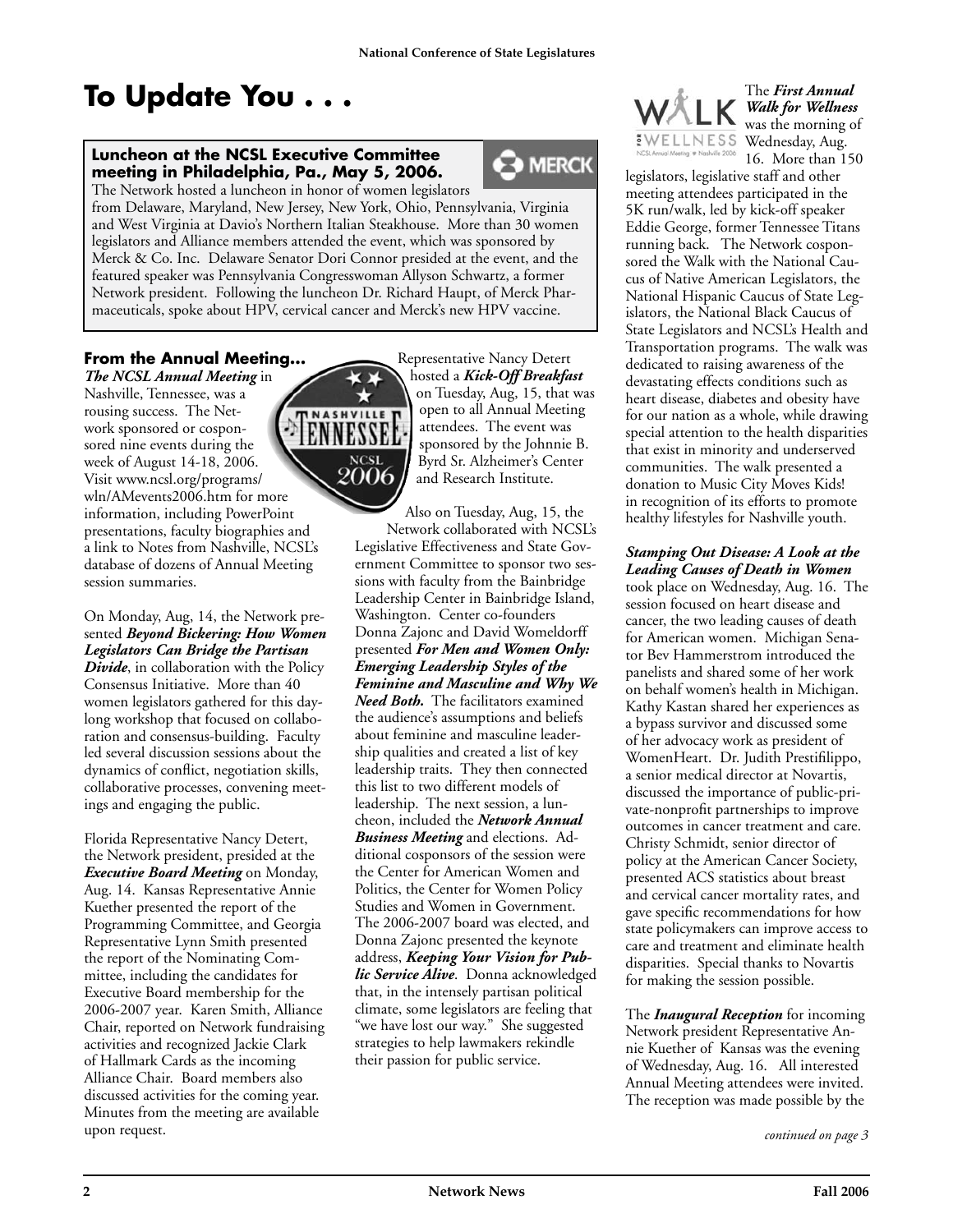# **News from the Network Board and Advisory Council**

*If you're a member of the Board or Advisory Council and would like to share news about interesting legislation in your state, contact Katie Fischer (303) 856-1514 or katie.fischer@ncsl.org*



Wyoming Representative Ann Robinson, a member of the Network Advisory Council, has received the 2006 Wyoming Woman of Distinction Award. The "once in a lifetime" award celebrates those who have significantly helped women and families in Wyoming with education,

community, health and legal issues. Robinson has represented Natrona County in the Wyoming House for 10 years. She has sponsored legislation that improves child protection, child care, early childhood education and education for disabled children. Representative Robinson also sponsored legislation for fair labor standards, fair insurance practices and workers' compensation and led the "Axe the Tax on Food" effort, which removed sales tax from food in 2006.

California Assemblywoman Betty Karnette, Advisory Council member, reports on her recent legislation related to domestic violence: "Domestic violence is defined by the National Coalition Against Domestic Violence as 'the willful intimidation, assault, battery, sexual assault, or



other abusive behavior perpetrated by an intimate partner against another.' It is an epidemic that affects people across the United States, regardless of age, economic status, race, religion or educational background. One important way to help protect victims of domestic violence is through community programs, especially shelters. Three decades ago, California passed legislation allocating a portion of marriage license fees to fund domestic violence shelter programs. During tough budget cycles, other programs and groups have tried to tap into this funding source for non-shelterbased domestic violence programs. For the past few years, I have worked with California domestic violence groups to ensure that this money, though modest, is directed solely to domestic violence shelter-based programs as intended. Shelters are the safety net for domestic violence victims who need refuge from violent and dangerous situations. The collaborative effort resulted in California's enactment of a measure I authored (AB 2084, Karnette, 2006) that dedicates a fraction of the total domestic violence program's funding to shelter-based needs."

### **From the Annual Meeting...**

Network Alliance, with special thanks to: Aquila Inc.; Anheuser-Busch; AstraZeneca; Exxon Mobil; General Motors Corporation; Hein Law Firm, Chartered; Kansas City Power & Light; Kansas Gas Service & ONEOK; Kansas Electric Cooperatives; American Federation of Teachers/ Kansas Association of Public Employees; Merck; Midwest Energy Inc; Pepco Holdings Inc.; Southwest Kansas Royalty Owners Association; State Independent Telephone Association; Sunflower Electric Power Corporation; Wal-Mart Stores Inc; and Westar Energy.

Michigan Representative Fran Amos, Network Board Member, was lead sponsor on a package of bills passed by the Michigan House to combat mortgage fraud. Representative Amos notes, "Mortgage fraud affects so many people across the state and, with the state of our economy, the increas-



ing numbers of those refinancing their homes have a better chance of falling victim to this devastating crime. We need to reform the system to protect our citizens. Michigan's poor economy has created fertile ground for mortgage fraud scams that can steal away people's homes. Refinancing your home to help pay bills can be a viable option; unfortunately, the world is full of individuals looking to capitalize off the misfortunate of others." Michigan is one of the top 10 "Hot Spots" nationwide for mortgage fraud; the state's mortgage fraud losses skyrocketed from almost \$9 million in 2003 to \$26 million in 2005, according to the FBI. The legislative package of five bills will combat mortgage fraud by:

- Clarifying what constitutes fraud in the mortgage industry and making mortgage fraud a felony;
- Allotting \$3 million in the Real Estate Enforcement Fund to be used by the state Attorney General's Office to investigate and enforce mortgage fraud;
- Providing prosecutors with the flexibility necessary to try the cases more efficiently because mortgage fraud crimes can overlap many legal jurisdictions;
- Clarifying specific actions that constitute fraud within the appraisal process to eliminate the manipulation of appraisals;
- Protecting victims of mortgage fraud by allowing the opportunity for civil retribution.

"In today's struggling economy, any crime that takes away people's homes is truly criminal," said Amos. "Mortgage fraud causes people to lose not only their homes, but their life savings. This package gives the state a way to combat this terrible crime against our residents. People are putting their futures in the hands of their real estate professionals. Homeowners must be able to trust that they will do an honest job."



The *Third Annual Governor's Breakfast* was Thursday, Aug. 17. Women legislators and friends of the Network gathered to hear from two experienced women leaders. Tennessee Representative Kim McMillan shared stories of her rise through the legislature into a leadership

position. Former New Jersey Governor Christine Todd Whitman discussed the current climate of political polarization and talked about the challenges women face in the male-dominated arena. The event was sponsored by Novartis. (See a video of the address on the website.)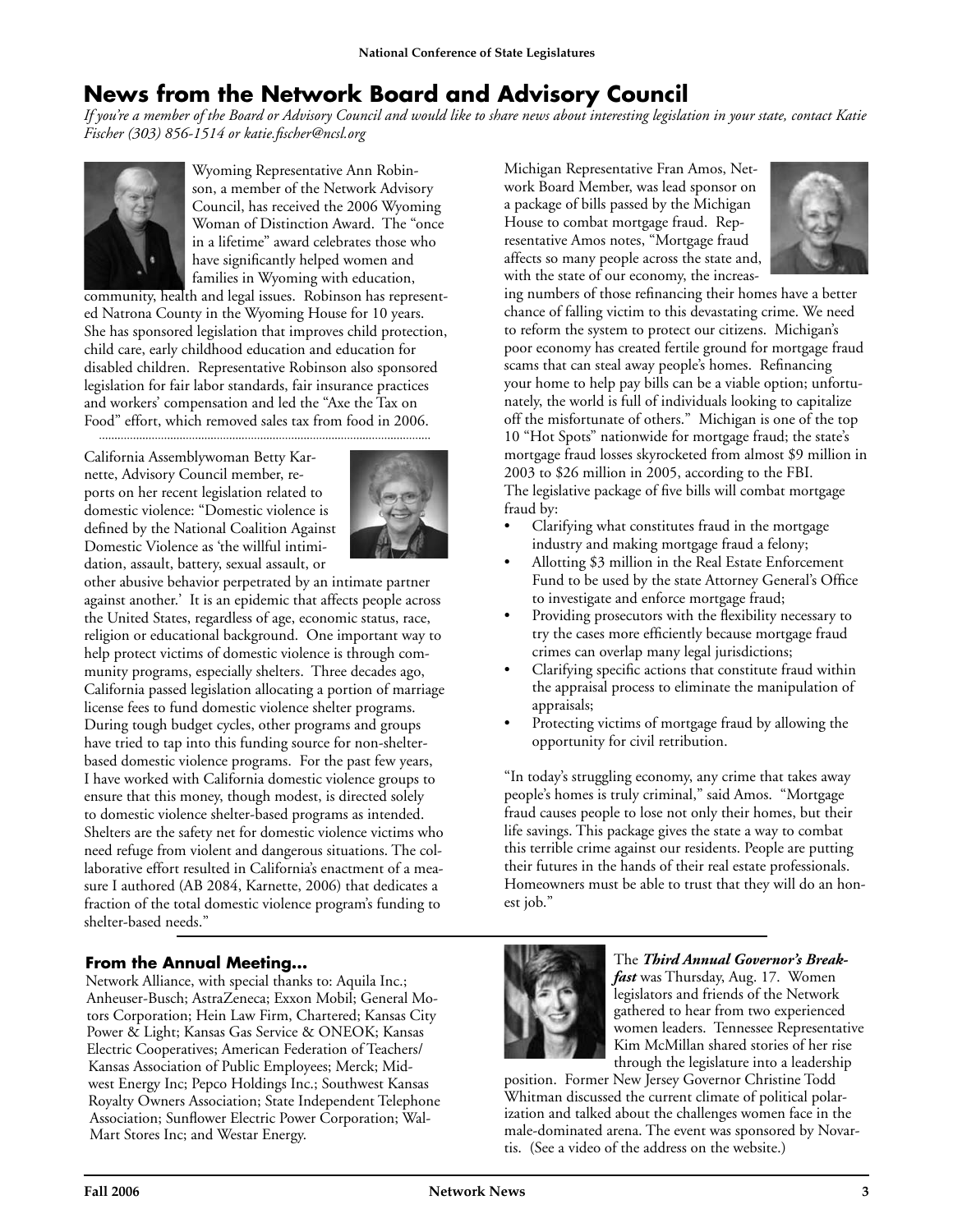## **At A Glance: Update on Reauthorized TANF Program**

The Deficit Reduction Act (DRA) of 2005, signed into law in February 2006, reauthorized the Temporary Assistance to Needy Families (TANF) program at current spending levels. New changes made to the TANF program will require states to make changes to state budgets, administrative structures and policies, and, in some cases, statutes. Changes to the calculation of work participation rates are particularly significant because of penalties faced by states that fail to meet them. Meeting these rates (50 percent and 90 percent for all families and two-parent families, respectively) will be more difficult because of a recalculation of the caseload reduction credit and other changes involving how work participation rates are determined. For example, families in separate state programs now must be included, activities that may be counted toward work requirements have changed, and certain rehabilitation activities now can be counted only under job-readiness and job-search categories.

States can use several strategies to meet the new requirements:

• Work engagement strategies: Reduction of exemptions from work requirements, maximization of claiming activities that count toward the work-participation rate, and stricter enforcement of work requirements;

- Post-employment strategies: The addition of working families to work-participation rates by allowing them to remain on welfare longer; and
- Targeted take-out strategies: Not claiming funds for nonworking families as TANF spending.

NCSL is actively providing technical assistance to states to help them determine the best strategies for their circumstances.

Because changes will be necessary, legislators need to ask their TANF agency how the new law and regulations will affect their state's welfare program. Can the state meet the minimum 50 percent all-family work participation rate (and, if not, what can be done to meet this requirement)? What changes can be made to two-parent programs that likely will not meet the 90 percent work participation requirements? How will these changes affect achievement of primary program goals, such as increased employment of aid recipients and improved outcomes for families leaving welfare? State legislators, who were involved in welfare reform even before passage of federal legislation, should be aware of the challenges their programs face.

NCSL's comments on the Interim Final Rule can be found at: http://www.ncsl.org/statefed/TANFcomments.htm. For more information, contact Lee Posey at (202) 624-8196 or lee.posey@ncsl.org.



## **NEW from NCSL!**

*Childhood Obesity: Legislative Policy Approaches and the Evidence Base to Date* reports state legislative policy options for childhood obesity prevention. For each policy approach, current scientific evidence about the effectiveness of the option also is reported. Download free at the NCSL Bookstore: www.ncsl.org/bookstore (search for "Childhood Obesity").

## **STATE HEALTH NOTES**

*State Health Notes* has a new look and a new location. Best of all, it's free! Check it out at www.ncsl.org/shn.

NCSL's Center for Ethics in Government has developed a nine-minute video with facilitator's guide for ethics training at new member/returning member orientations. The video, *Reflections: Being Ethical in Today's Legislature*, features legislators who talk about their perspective on ethics and ethical behavior. Three legislators discuss their dilemmas and how they solved them. The video is designed to be shown alone or with a facilitator leading the discussion. In addition, it is available to legislators for their personal use. Contact Peggy Kerns at peggy.kerns@ncsl.org for more information and to receive a copy.

#### **CHECK OUT THE NETWORK WEBSITE:**

**www.ncsl.org/wln**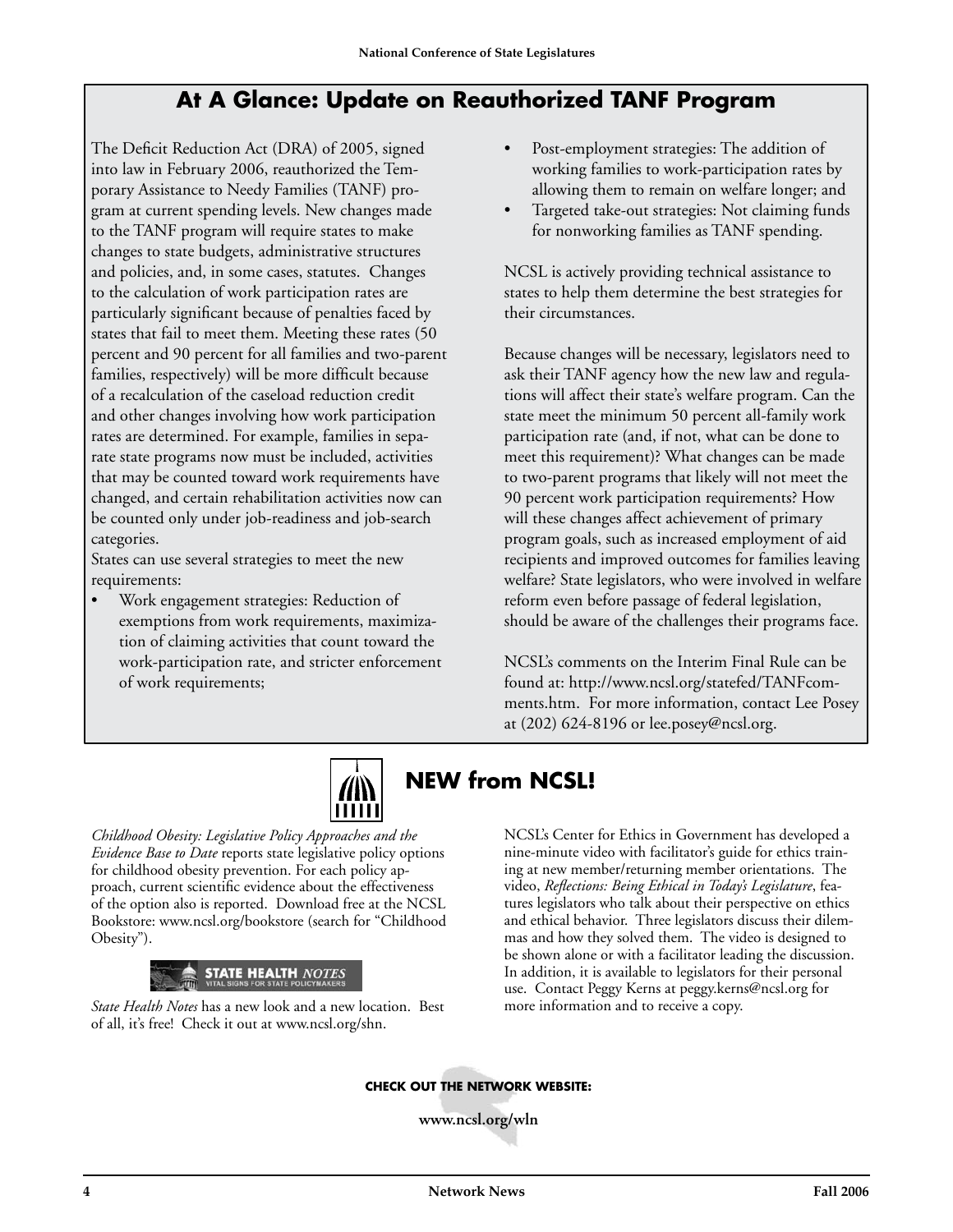## **At A Glance: Women and Asset Development**

The Network and the Annie E. Casey Foundation have collaborated for the past two years to provide programming that focuses on helping low-income families succeed. One of the most important pathways to success is asset ownership. An "asset" is defined as a single item of ownership that has exchange value, such as cash savings; stocks; bonds; home, business and real estate equity; and retirement savings. Some statistics about women and asset ownership:

- The average income gap (women earn 76 cents for every \$1 earned by men) contributes to a lifetime loss of \$300,000.
- 45 percent of women are "asset poor;" they do not have enough financial resources to cover basic needs for more than three months if their income is disrupted.
- Today, 25 percent of female-headed households have zero or negative net worth.
- Widowed women fare the best of all female-headed households, but they have only 59 cents for every \$1 of wealth owned by widowed men.
- Never-married women own less than 25 percent of the wealth of never-married men.
- Divorced African American women hold only 10 percent of the median wealth of their divorced male counterparts.
- Women are less likely to have income from pensions than men (30 percent vs. 47 percent), and their pension benefits are less than half of men's, on average.
- Women and minorities are more likely to be working in low-wage jobs that do not offer affordable health insurance or retirement benefits. **Source:** Heather McCulloch, Principal, Asset Building Strategies, 2005.

For more information about women and asset development and to learn what state asset policy initiatives can do to close the gap, contact Mary Fairchild at (303) 856-1396 or mary.fairchild@ncsl.org.

## **NCSL Brings You** *Women's Health Across the Lifespan*

The Women's Legislative Network and NCSL's Health Program are pleased to announce a

UNOVARTIS

new project supported by Novartis Pharmaceuticals, *Women's Health Across the Lifespan*. Women's health issues continue to grow in visibility, often in conjunction with shrinking or strained state budgets. State legislators often are forced to view women's health by issue areas such as breast cancer, obesity or pregnancy. More effective policies can come about if legislators view a woman's life comprehensively.

The partnership between NCSL and Novartis Pharmaceuticals will allow NCSL to provide women's health resources and education for state legislators. Project resources are available now! Check out the new *Women's Health Across the Lifespan* website at www. ncsl.org/programs/health/womenmain.htm. You will find links to a range of health topics that affect women and information from the session at Annual Meeting, *Stamping Out Disease: A Look at the Leading Causes of Death in Women*.

NCSL's Health Program is looking forward to producing an illustrated postcard on racial disparities in breast and cervical cancer, a *LegisBrief* on women in Medicaid, and a *State Legislatures* magazine article. Keep an eye out for these publications.

This winter, the *Women's Health Across the Lifespan* project will convene a half-day invitational preconference in conjunction with NCSL's Fall Forum in San Antonio, Texas, on Dec. 6, 2006. In February, the project will host a Web-assisted audioconference on the role of state legislatures in improving women's health. Watch your email for an opportunity to participate in the audioconference.

The *Women's Health Across the Lifespan* project will be guided by an advisory committee that will convene twice during the coming year. The committee will consist of a regionally and politically balanced group of legislators who are interested in women's health issues.

The Women's Legislative Network and the Health Program appreciate the support of Novartis Pharmaceuticals and look forward to bringing legislators and legislative staff valuable resources and education through the *Women's Health Across the Lifespan* project.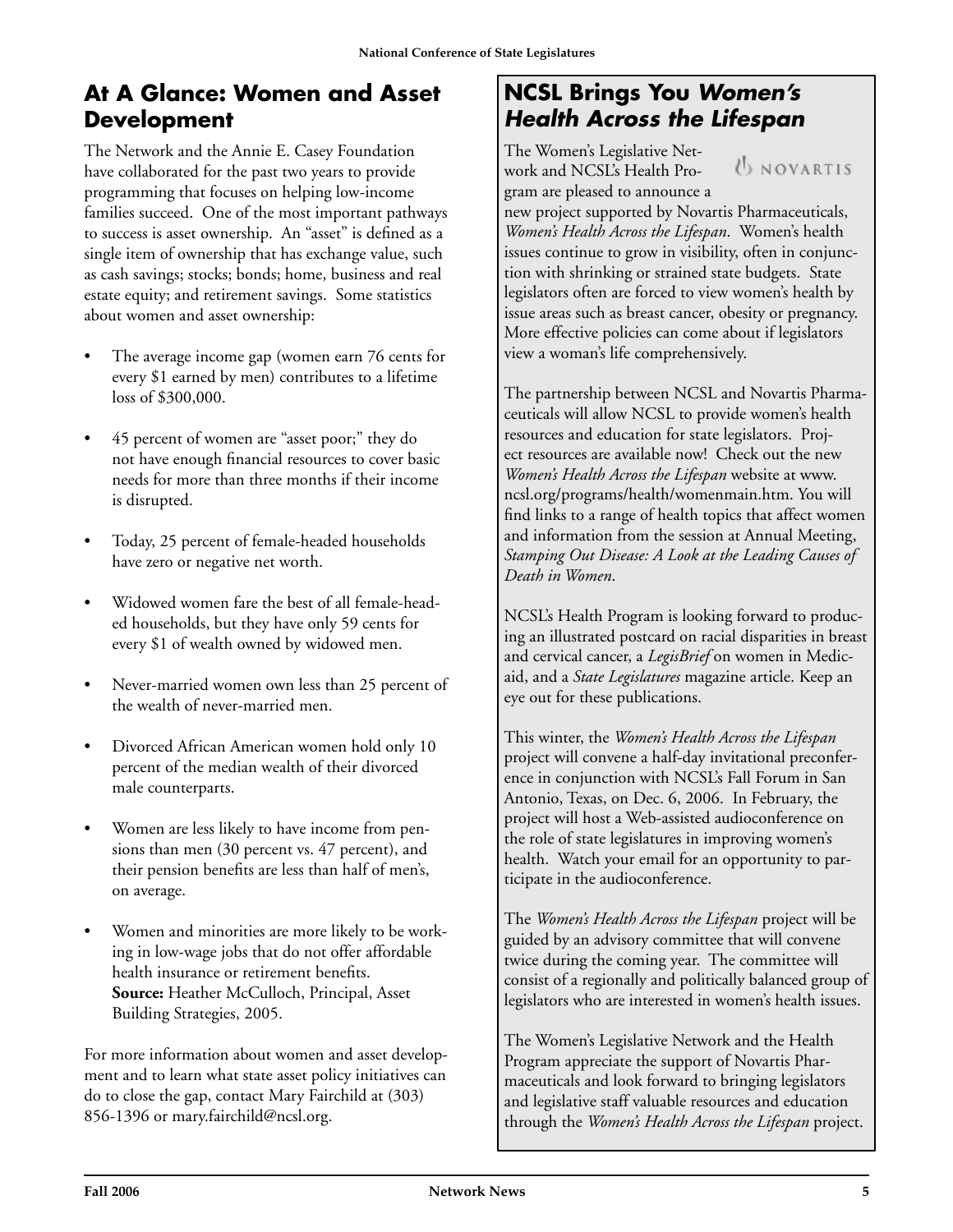# **WOMEN'S HEALTH**





# **ACROSS THE LIFESPAN**

# **States Face Big Decisions Regarding New HPV Vaccine**

### **HPV: Then and Now**

According to the Centers for Disease Control and Prevention (CDC), the human papilloma virus (HPV) currently infects 20 million people with 6.2 million new cases each year. Most strands of HPV do not produce any symptoms and go away on their own, but four strands are linked to genital warts and cervical cancer. HPV causes about 90 percent of genital warts cases for both men and women, and HPV strains 16 and 18 are the cause of 70 percent of cervical cancer cases.

On June 8, 2006, the Food and Drug Administration (FDA) approved a preventive vaccine for HPV, Gardasil, for girls and women ages 9 to 26. In clinical trials, the vaccine is nearly 100 percent effective in preventing infection of HPV strains 16 and 18.

Cervical cancer is the second leading cancer killer of women worldwide. Fifty years ago, it was the leading cause of death for women in the United States. Incidence rates for cervical cancer in the U.S. have dropped precipitously in that time, thanks in most part to the Papanicolaou (Pap) test, a screening tool that detects cellular abnormalities on the cervix. The Pap test has become part of routine gynecological care for women in America. Screening is a start, but cervical cancer is not gone. In the U.S., nearly 10,000 women are diagnosed with cervical cancer each year and 3,700 women die.

### **State Roles in Immunizations**

States will play a dominant role in determining school requirements and exemptions for the vaccine. Requiring vaccines for school enrollment boosts vaccination rates significantly. The CDC's Advisory Committee on Immunization Practices recommends that the vaccine be administered to all girls at age 11 or 12. This timing could correspond with other vaccines routinely administered at age 11 or 12, including a booster for tetanus, diphtheria and whooping cough; a new vaccine for bacterial meningitis; and other shots that children may not have received earlier.

The HPV vaccine requires three doses, each with a price tag of \$100 to \$150. The Vaccines for Children Program, which covers Medicaid recipients, Alaska Native and American Indians, and some uninsured and underinsured children will cover the vaccine. States mandate immunization coverage for children in private insurance plans. The coverage gap may be seen in women ages 19 to 26. Some states do not require Medicaid

or private insurance companies to cover vaccines for adults, though all have the option to do so.

### **Options for Policymakers**

A bipartisan group of female legislators in Michigan are among the first to create legislation requiring girls to be vaccinated against HPV before starting sixth grade. The Michigan Senate passed this legislation in September, which, as of November, is waiting to be addressed by the Michigan Assembly.

Some groups are concerned about administering the vaccine at such an early age, fearing it could send the wrong message about sexual activity. Although the Family Research Council opposes mandatory HPV vaccines as school entry requirements, it issued a statement saying, ". . . we and other pro-family groups have concluded that the clear benefits of developing an HPV vaccine outweigh the costs."

For parents who choose not to have their children vaccinated, most states allow for exemptions from school requirements. All states allow medical exemptions with a physician's documentation. Every state except Mississippi and West Virginia allow religious exemptions from immunizations. Twenty states allow philosophical or personal exemptions for people who object to immunizations because of personal, moral or other non-religious beliefs. To see school requirement exemptions your state, see the map below.

For more information, contact Jody Hatz at (303) 856-1521 or jody.hatz@ncsl.org or Megan Foreman at (303) 856-1401 or megan.foreman@ncsl.org.

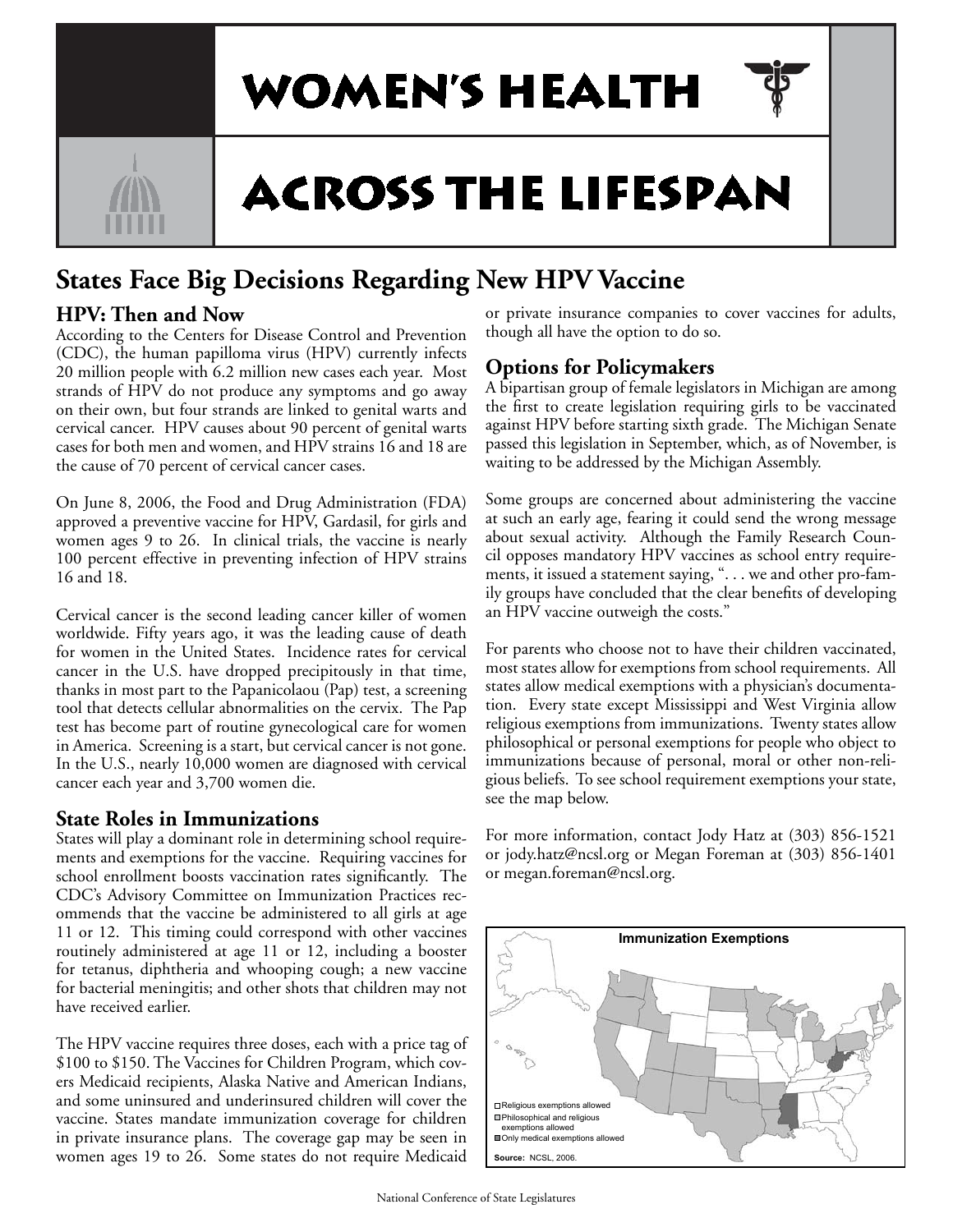# **WOMEN'S HEALTH**



# **ACROSS THE LIFESPAN**

# **Disparities in Cancer and Chronic Disease**

Racial and gender disparities are visible in many of the leading causes of death and disability in the United States. Cardiovascular disease, which includes heart disease, heart attack and stroke, is the leading cause of death for both men and women in America. However, 50,000 more females than males die each year of the disease—an annual death toll of 500,000 women.

- Women with cardiovascular disease are more likely to seek treatment later or to have a delayed diagnosis.
- Compared to men, women receive both less aggressive early screening for risk factors and treatment for cardiovascular-related health problems.
- African-American women have a 69 percent higher death rate from heart disease than their Caucasian counterparts.
- A recent study indicates that one in three primary care physicians is unaware that cardiovascular disease is the leading cause of death and disability among women.
- Statistics indicate that medical outcomes are influenced by this lack of awareness and differences in treatment.

Cancer incidence rates have been stable across the population as a whole from 1992 to 2003. Still, one in two men and one in three women in the United States will get some form of cancer in their lifetime; underserved and minority populations are at especially high risk. African-Americans have the highest incidence and death rates from cancer.

- Lung cancer is the leading cancer killer in the United States across gender and race, but African-American women suffer a disproportionate share of deaths from the disease.
- Hispanic/Latina females have the highest incidence rates of cervical cancer.
- About half of women diagnosed with cervical cancer have never had a Pap test.
- Breast cancer is the leading cause of cancer deaths among Hispanic/Latina women, a group where only 38 percent of those over age 40 have regular mammograms.

Diabetes—the sixth leading cause of death by disease and a major cause of disability—is found disproportionately in African-American, American Indian and Hispanic/Latino populations, especially among the elderly.

- African-Americans and American Indians/Alaska Natives are at least twice as likely to have diabetes than are whites, although Caucasians have a higher incidence of Type 1 diabetes, with typical onset in childhood.
- One in three Americans born in 2000 will develop diabetes in their lifetime, unless trends change, which makes rising rates of Type 2 diabetes among younger Americans a growing concern.
- Minority populations have higher rates of uncontrolled blood pressure, eye disease, kidney failure, lower extremity amputation and death.

Disparities result from a variety of factors, including access to routine health care and screenings, socioeconomic status (combination of income and education), cultural barriers, or genetics. However, various options exist to address disparities.

- More than 15 million patients rely on federally qualified community health centers for their care; 9.8 million are from minority populations.
- Community health centers have proven to reduce or eliminate disparities among the populations they serve by customizing care for low-income racial and ethnic minorities.
- The National Breast and Cervical Cancer Early Detection Program (NBCCEDP) serves low-income (up to 250 percent of federal poverty guidelines), underserved and underinsured women by providing screening and diagnostic services, such as mammograms and Pap tests. About half the women screened through the program are racial and ethnic minorities. States are eligible for matching funds when they offer NBCCEDP services through their Medicaid programs. All 50 states and the District of Columbia have elected to offer the services, but with varying degrees of coverage.

For more information, contact Megan Foreman at (303) 856-1401 or megan.foreman@ncsl.org.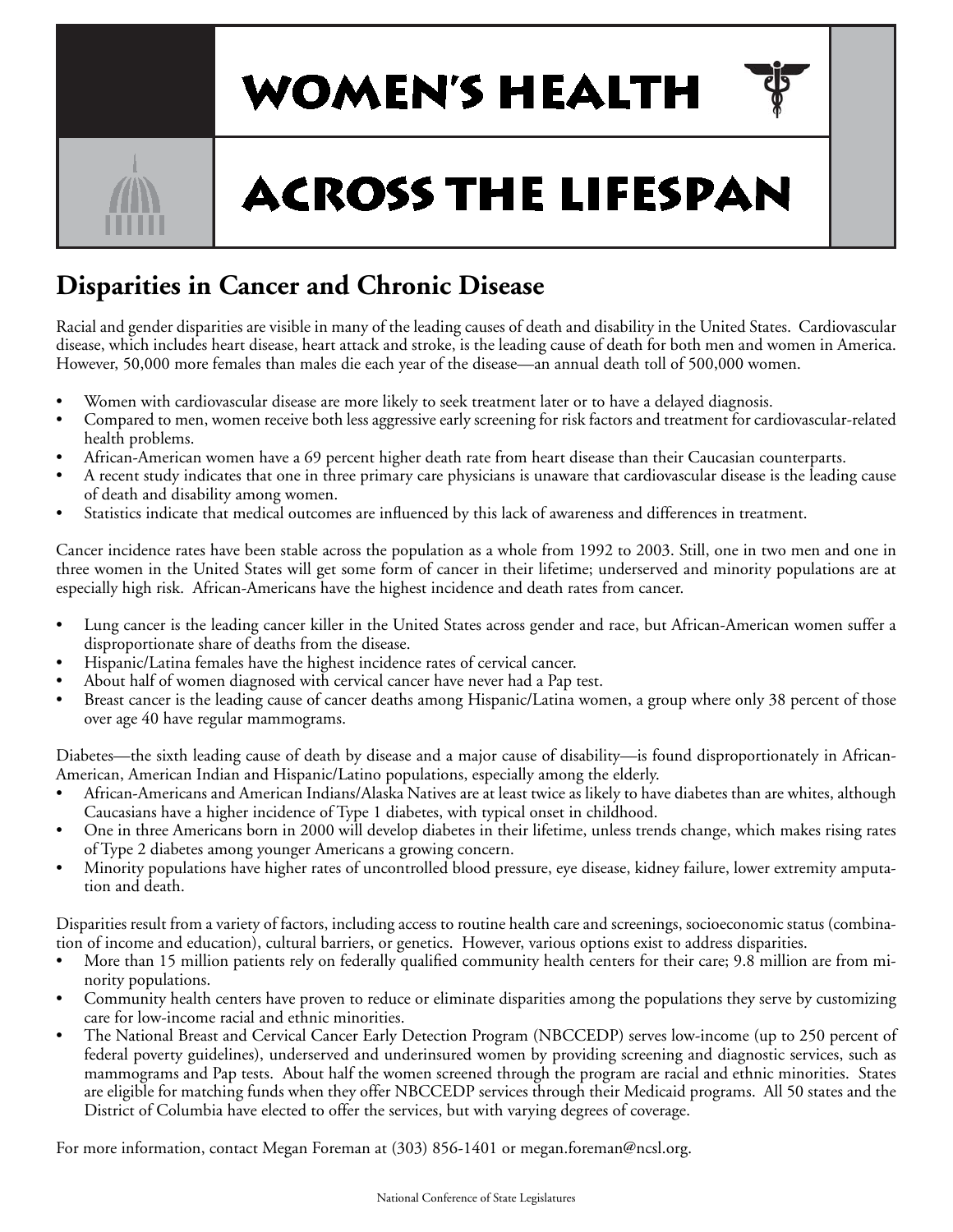### **We Couldn't Do It Without You!**

Alliance members are a vital part of the Network. We value our relationships with Alliance members and appreciate the support they provide to women legislators through the Network.

### *Sponsor (\$5,000)*

- *•* AstraZeneca
- *•* Johnnie B. Byrd Sr. Alzheimer's Center and Research Institute
- *•* Novartis
- *•* Pfizer
- *•* Procter & Gamble
- *•* Wal-Mart Stores Inc.

### *Partner (\$2,500)*

- *•* Exxon Mobil
- *•* Key Bank
- *•* Merck & Co. Inc. (Vaccine Division)
- *•* Sprint

### *Contributor (\$1,000)*

- *•* 1-800 CONTACTS
- *•* Alticor
- *•* American Beverage Association
- *•* Aquila Inc.
- *•* Daimler Chrysler
- *<u>Equipment Leasing Association</u>*
- *•* Hallmark Cards Inc.
- International Council of Shopping Centers
- *•* Intuit
- *•* Kodak
- Mary Kay
- *•* Maximus
- *•* National Education Association
- *•* sanofi-aventis
- *•* Takeda Pharmaceuticals North America

### *Friend (\$500)*

- *•* Abbott Laboratories
- *•* American Federation of Teachers and the Kansas Association of Public Employees
- Anheuser Busch
- *•* Barr Laboratories
- **Direct Selling Association**
- *•* Edison Electric Institute
- *•* General Motors
- *•* Hein Law Firm, Chartered
- *•* Kansas City Power & Light
- *•* Kansas Gas Service and ONEOK
- *•* Kansas Electric Cooperatives Inc. / Midwest Energy Inc. / Sunflower Electric Power Corporation
- *•* Pepco Holdings Inc.
- *•* Westar Energy

## **Note from the Alliance Chair**

What a delight it is to serve the Women's Legislative Network of NCSL as Alliance Chair! We began the Network's year on a high note at Annual Meeting with a wellattended reception honoring Kansas state Representative Annie Kuether's



inauguration as Network president. The combination of the many private sector representatives who participate in Network initiatives and the women legislators from across the United States makes for strong relationships and a great deal of cooperation at NCSL meetings and back home in the various state capitols.

Businesses and associations are receiving the Network's annual request for financial support. As you are budgeting for 2007 or determining how to allocate remaining 2006 funds, I hope that you will consider making a contribution to the Women's Legislative Network. You and your organization will gain valuable insight into women legislators' priorities and their approaches to developing legislation in their respective states. Even more important, you will gain a great new set of friends. It's been terrific getting to know legislators from coast to coast who have participated in or led the Women's Legislative Network.

If you have questions about sponsorship opportunities, call me at (816) 274-8893 or Katie Fischer, Network policy associate at (303) 856-1514. We look forward to seeing you at the next Network meeting in San Antonio, Texas

Jacqueline Clark Jackie Clark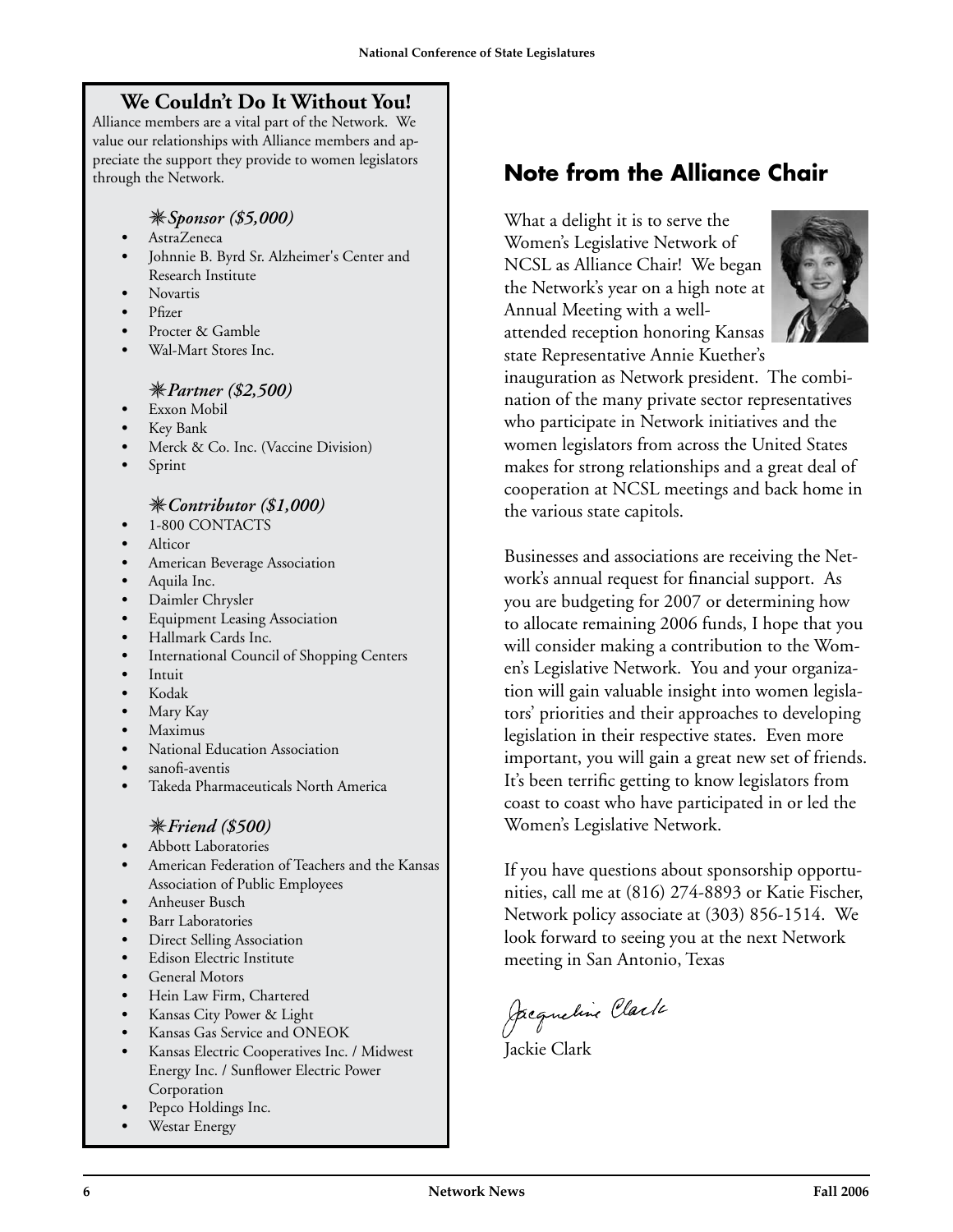# **Sharing Our Views**

*Sharing Our Views provides an opportunity for some of our most dedicated Alliance members to express their perspectives. If you would like to see your company's viewpoint included in the next edition, contact Katie Fischer at (303) 856-1514 or katie.fischer@ncsl.org* 

### **Know the Symptoms of Diabetes** At AstraZeneca, helping people

More than 20 million Americans suffer from diabetes—the sixth

**UNOVARTIS** 

leading cause of death in the United States, according to the U.S. Centers for Disease Control. Another 7 million are undiagnosed and unaware they have diabetes, while as many as 30 million have pre-diabetes, a condition that leads to diabetes. Novartis Pharmaceuticals Corporation (NPC) is committed to raising awareness about the serious disease of diabetes and helping all consumers to lead healthier lifestyles.

There are two types of diabetes: type 1 and type 2. People with type 1 diabetes do not make insulin at all. With type 2 diabetes, which accounts for 90 to 95 percent of cases, the pancreas doesn't make enough insulin, and the body has a hard time using insulin. As a result, the amount of sugar in the blood isn't properly managed.

Diabetes is a major contributor to heart disease, stroke, blindness, kidney disease and nontraumatic leg and foot amputations. That's why it's important to be aware of the type 2 diabetes symptoms and risk factors and to talk with your doctor about being tested for diabetes.

Symptoms include unusual thirst; frequent urination; hunger; weight loss (without trying); blurry vision; feeling very tired; frequent infections; and cuts and sores that heal slowly.

People who are the greatest risk of developing diabetes include those who are age 45 or older; are overweight; have a family member with diabetes; are not physically active; are African American, Latino, Native American, Asian American or Pacific Islander; have high blood pressure; have low (good) cholesterol; and have a high level of fats (triglycerides) in the blood.

Be sure to speak with your health care provider about being tested for diabetes, especially if you have any of the symptoms or risk factors listed above.

NPC is committed to helping those in need access medicines. To learn about the savings programs NPC offers, call the Novartis Savings Hotline at (800) 277-2254.

Nancy Lurker Senior Vice President & Chief Marketing Officer Novartis Pharmaceuticals Corporation

reach their cholesterol goals is at the heart of what we do.

AstraZeneca **INTERNATIONAL** 

Results from a survey conducted for AstraZeneca by Harris Interactive in 2005 found 80 percent of Americans who are concerned about high cholesterol and 54 percent of those already being treated with a cholesterol-lowering statin medication do not know their target cholesterol goal.

Survey findings also indicated a need for better patient-doctor communication about cholesterol management, one of the main reasons the Association of Black Cardiologists, WomenHeart and AstraZeneca joined forces to launch a national cholesterol education and awareness campaign, GOAL Standard. The campaign goal is to help patients with their health care professionals set, reach and maintain healthy cholesterol GOALs to lower their risk for heart disease.

The campaign offers support, guidance and information through a wide variety of programs, including cholesterol and blood pressure screening events, an interactive website www.GOALStandard.com, and an educational brochure.

Many people don't know they have high cholesterol because they usually don't have any symptoms. High cholesterol is one of the leading risk factors for heart disease—the No. 1 cause of death for men and women in the United States. That's why it's so important for adults to make sure they get a cholesterol screening at least every five years.

The GOAL Standard disease awareness campaign encourages patients to begin a dialogue with their physician to discover what their cholesterol GOAL should be and to design a treatment plan that is right for them.

*Opinions expressed on this page are those of the authors; NCSL does not endorse the views on this page.*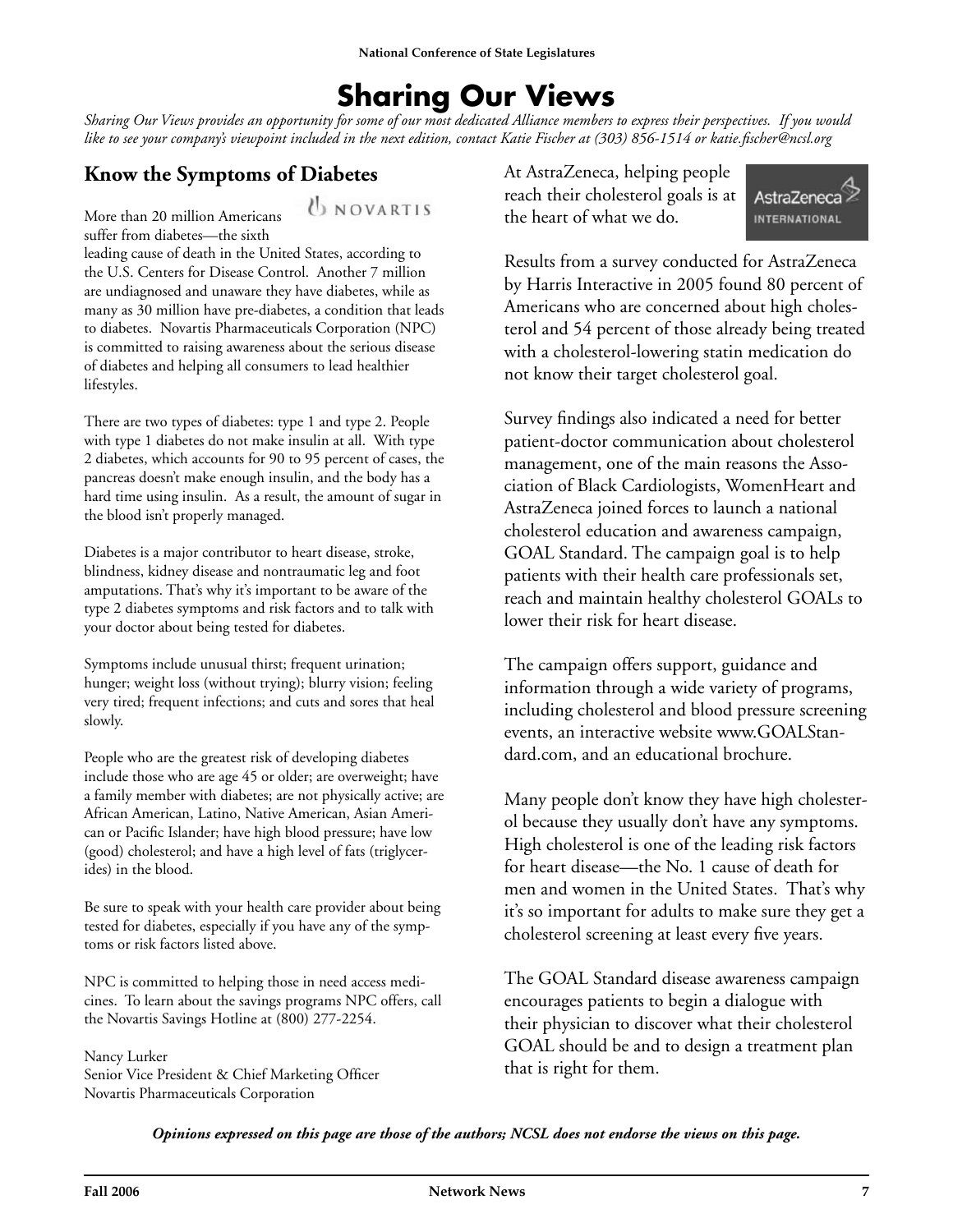# **Sharing Our Views**

Rising health care costs **WAL\*MART** is one of the most im-

portant and challenging issues facing our nation. In particular, the skyrocketing cost of prescription drugs affects nearly every family—from working mothers who need prescription medicine for their children to fight common illnesses, to senior citizens who have fallen into the "doughnut hole" coverage gap in their Medicare Part D prescription drug plans and now are responsible for paying 100 percent of their prescription costs.

In February 2005, Wal-Mart's CEO, Lee Scott, pledged to work with government leaders like you to find real solutions to the nation's health care problems. As part of that commitment, Wal-Mart launched a new program in September 2006 to make more than 300 generic drugs available for only \$4 per prescription. Our pharmacies see customers struggle with the cost of prescription drugs, and we feel that by cutting the cost of many generics to \$4, we are helping to ensure that our customers and associates obtain the medicines they need at a price they can afford.

In addition, the program provides a solution for the millions of uninsured who also may avoid filling prescriptions and remain untreated. Wal-Mart estimates that the program will save a state's Medicaid program hundreds of thousands of dollars annually.

This innovative program will help to drive costs out of the system and pass those savings to our customers and associates. Wal-Mart is working every day to find new ideas like this that will lead to real change in as many states as possible.

Linda Dillman Executive Vice President Risk Management, Benefits and Sustainability Wal-Mart Stores Inc.

For more information about Wal-Mart, visit www. walmartfacts.com

*Opinions expressed on this page are those of the authors; NCSL does not endorse the views on this page.*

### **Women in State Legislatures: 2007 Session**

A total of 1,720 women state legislators will begin the 2007 session across the 50 states, accounting for 23.3 percent of all legislative seats.\*

Data is current as of Nov. 15, 2006, subject to change due to recounts of contested races. For up-to-date information, visit www.ncsl.org/programs/wln/WomenInOffice2007.htm.

| <b>State</b>  | Percent of<br>Women<br>Legislators | <b>State</b>   | Percent of<br>Women<br>Legislators |
|---------------|------------------------------------|----------------|------------------------------------|
| Alabama       | 12.9%                              | Nebraska       | 20.4%                              |
| Alaska        | 21.7                               | Nevada         | 28.6                               |
| Arizona       | 31.1                               | New Hampshire  | 35.4                               |
| Arkansas      | 20.7                               | New Jersey     | 19.2                               |
| California    | 27.5                               | New Mexico     | 30.4                               |
| Colorado      | 34.0                               | New York       | 22.6                               |
| Connecticut   | 27.8                               | North Carolina | 24.7                               |
| Delaware      | 30.6                               | North Dakota   | 17.7                               |
| Florida       | 25.0                               | Ohio           | 17.4                               |
| Georgia       | 19.1                               | Oklahoma       | 12.8                               |
| Hawaii        | 32.9                               | Oregon         | 30.0                               |
| Idaho         | 22.9                               | Pennsylvania   | 13.8                               |
| Illinois      | 27.1                               | Rhode Island   | 19.5                               |
| Indiana       | 18.7                               | South Carolina | 8.8                                |
| Iowa          | 22.7                               | South Dakota   | 17.1                               |
| Kansas        | 29.1                               | Tennessee      | 16.7                               |
| Kentucky      | 12.3                               | Texas          | 21.0                               |
| Louisiana     | 17.4                               | Utah           | 19.2                               |
| Maine         | 30.6                               | Vermont        | 35.6                               |
| Maryland      | 33.5                               | Virginia       | 17.1                               |
| Massachusetts | 24.5                               | Washington     | 32.7                               |
| Michigan      | 19.6                               | West Virginia  | 14.2                               |
| Minnesota     | 34.3                               | Wisconsin      | 22.7                               |
| Mississippi   | 13.2                               | Wyoming        | 23.3                               |
| Missouri      | 19.3                               |                |                                    |
| Montana       | 25.3                               | TOTAL          | 23.3%                              |

\*A slight increase from 22.6 percent in 2006.

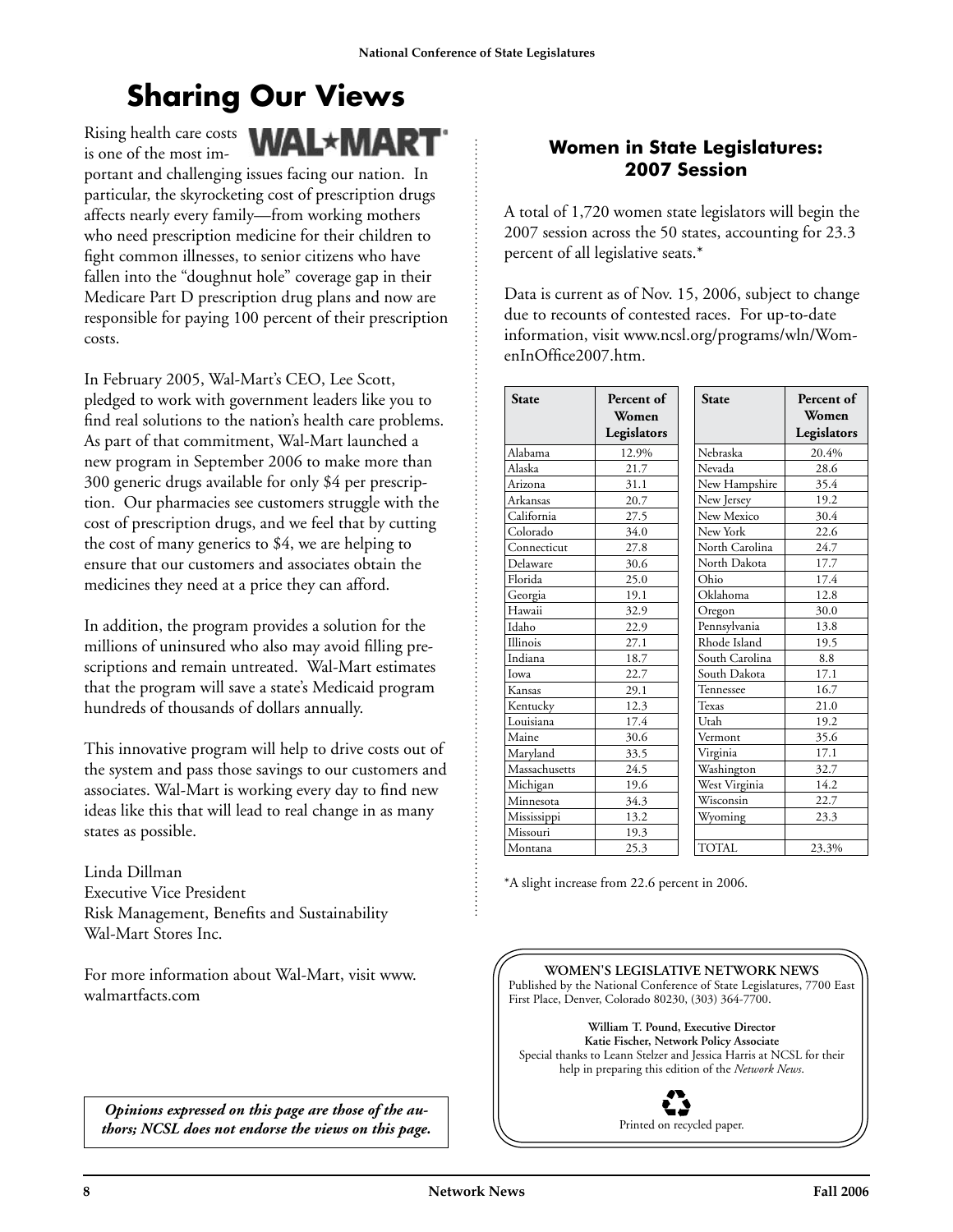# **Meet YOUR Board.**



President Representative Annie Kuether (D) Kansas



Vice-President Representative Sheryl Allen (R) Utah



Past President Senator Liane Sorenson (R) Delaware

### **Eastern Regional Members**



Delegate Jean Cryor (R) Maryland

Representative Marie Lopez Kirkley-Bey (D) **Connecticut** 



### **Western Regional Members**

Representative Elsie Arntzen (R) Montana



### **Midwestern Regional Members**



Representative Fran Amos (R) Michigan

Representative Peggy Welch (D) Indiana



### **At-Large Members**

Representative Dori Connor (R) Delaware

Representative Linda Lopez (D) Arizona



### **Southern Regional Members**



Representative Helen Giddings (D) Texas

Representative Cecily Hill Georgia



### **NOBEL Representative**



Senator Diana E. Bajoie (D) Louisiana

More about the Network Executive Board is available at www.ncsl.org/programs/wln/officers2006- 2007.htm.

# *We need you!*

The Women's Legislative Network Advisory Council has vacancies in several states. (See chart on page 10.) Advisory Council members serve as liaisons between their states and the Network. The Network Advisory Council strives to be politically and geographically balanced. If you are interested in serving on the advisory council or you would like to nominate a fellow legislator, please send nominations to wln-info@ncsl.org. For more information, visit the Network Advisory Council Web page: http://www. ncsl.org/wln/AdvBoard06.htm.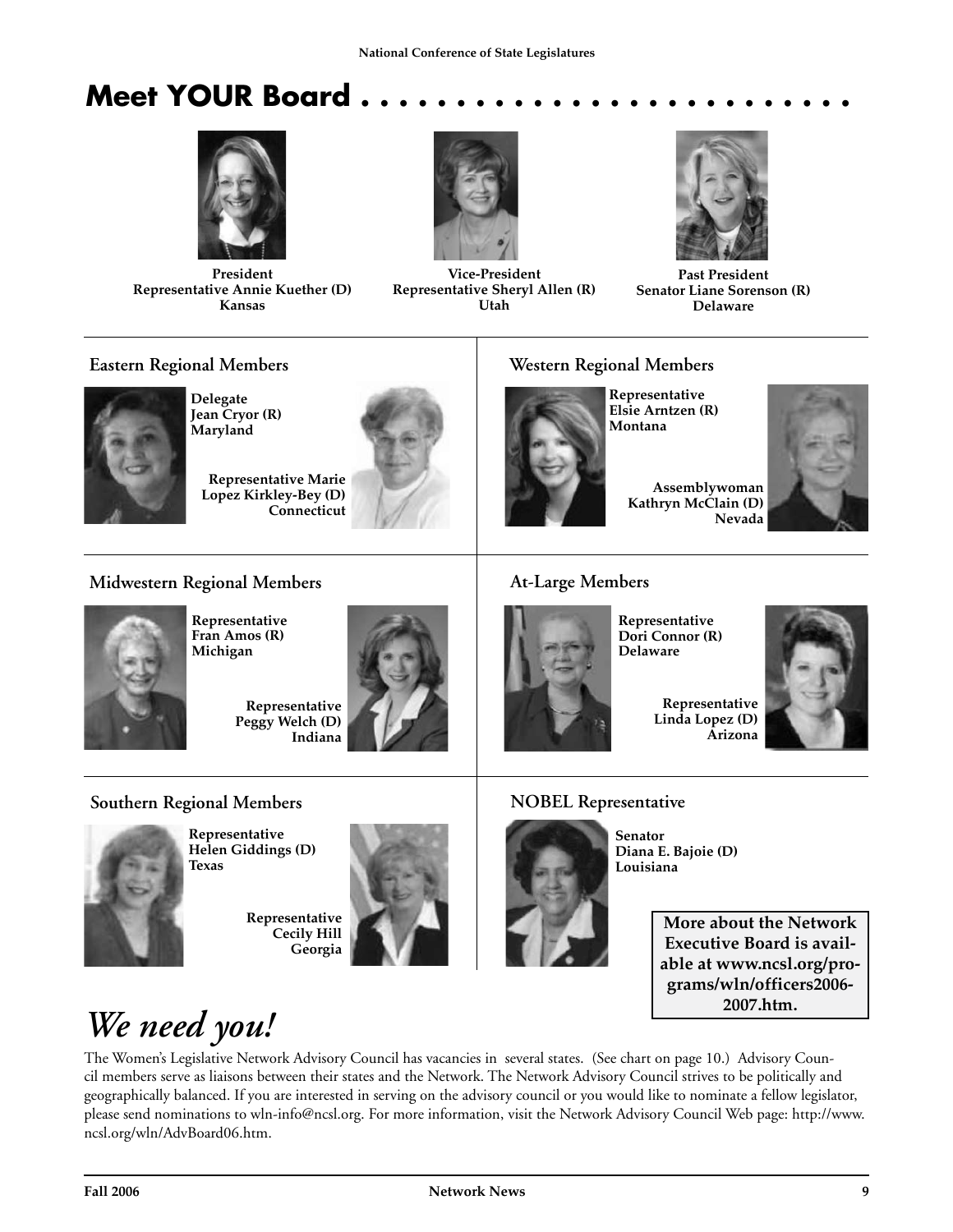### **Women's Legislative Network of NCSL** *Advisory Council (2006-2007)*

| State           | Title/Name                                  | Party          |
|-----------------|---------------------------------------------|----------------|
| Alabama         | Sen. Sundra Escott-Russell                  | D              |
| Alabama         | Rep. Laura Hall                             | D              |
| Alaska          | Sen. Bettye Davis                           | D              |
| Alaska          | Rep. Lesil McGuire                          | R              |
| Arizona         | <b>VACANT</b>                               | D              |
| Arizona         | Rep. Cheryl Chase                           | R              |
| Arkansas        | Rep. Betty Pickett                          | D              |
| <b>Arkansas</b> | Rep. Shirley Walters                        | R              |
| California      | Assy. Betty Karnette                        | D              |
| California      | <b>VACANT</b>                               | R              |
| Colorado        | Rep. Alice Borodkin                         | D              |
| Colorado        | <b>VACANT</b>                               | R              |
| Connecticut     | Sen Andrea Stillman                         | D              |
| Connecticut     | Rep. Catherine Tymniak                      | R              |
| Delaware        | Sen. Patricia Blevins                       | D              |
| Delaware        | Rep. Nancy Wagner                           | R              |
| Florida         | Rep. Joyce Cusack                           | D              |
| Florida         | <b>VACANT</b>                               | R              |
| Georgia         | Rep. Sharon Beasley-Teague                  | D              |
| Georgia         | <b>VACANT</b>                               | R              |
| Hawaii          | Sen. Suzanne Chun Oakland                   | D              |
| Hawaii          | Rep. Colleen Meyer                          | R              |
| Idaho           | Rep. Donna Boe                              | D              |
| Idaho           | Rep. Maxine Bell                            | R              |
| Illinois        | Rep. Barbara Flynn Currie (Majority Leader) | D              |
| Illinois        | Rep. Elizabeth Coulson                      | R              |
| Indiana         | Rep. Terri Austin                           | D              |
| Indiana         | Sen. Connie Lawson                          | R              |
| Iowa            | Rep. Pam Jochum                             | D              |
| Iowa            | Sen. Maggie Tinsman                         | R              |
| Kansas          | Rep. Barbara Ballard                        | D              |
| Kansas          | Sen. Barbara Allen                          | R              |
| Kentucky        | Rep. Joni L. Jenkins                        | D              |
| Kentucky        | Rep. Susan Westrom                          | D              |
| Kentucky        | Sen. Elizabeth Tori                         | R              |
| Louisiana       | <b>VACANT</b>                               | D              |
| Louisiana       | Rep. Kay Kellogg Katz                       | $\overline{R}$ |
| Maine           | Rep. Hannah Pingree                         | D              |
| Maine           | <b>VACANT</b>                               | R              |
| Maryland        | Sen. Delores Kelley                         | D              |
| Maryland        | Del. Shirley Nathan-Pulliam                 | D              |
| Massachusetts   | Rep. Marie St. Fleur                        | D              |
| Massachusetts   | Rep. Mary Rogeness                          | R              |
| Michigan        | Sen. Martha G. Scott                        | D              |
| Michigan        | Rep. Barbara Vander Veen                    | R              |
| Minnesota       | Rep. Nora Slawik                            | D              |
| Minnesota       | Rep. Kathy Tingelstad                       | R              |
| Mississippi     | Rep. Jessica Upshaw                         | R              |
| Mississippi     | Sen. Alice Harden                           | D              |
| Missouri        | Rep. Barbara Fraser                         | D              |
| Missouri        | Rep. Kathlyn Fares                          | R              |
| Montana         | Sen. Trudi Schmidt                          | D              |
| Montana         | Rep. Janna Taylor                           | R              |

| State               | Title/Name                     | Party                   |
|---------------------|--------------------------------|-------------------------|
| Nebraska            | Sen. Vickie McDonald           | X                       |
| Nebraska            | Sen. DiAnna Schimek            | $\overline{\text{X}}$   |
| <b>Nevada</b>       | <b>Assy. Genie Ohrenschall</b> | $\overline{\text{D}}$   |
| Nevada              | <b>VACANT</b>                  | $\overline{\mathsf{R}}$ |
| New Hampshire       | Rep. Marjorie Smith            | D                       |
| New Hampshire       | Rep. Phyllis Katsakiores       | $\overline{\text{R}}$   |
| New Jersey          | Sen. Nia Gill                  | $\overline{\rm D}$      |
| New Jersey          | Assy. Loretta Weinberg         | $\overline{\rm D}$      |
| New Mexico          | Rep. Patricia Lundstrom        | $\overline{\rm D}$      |
| New Mexico          | Rep. Jeannette Wallace         | $\overline{\mathbb{R}}$ |
| New York            | Assy. Barbara Clark            | $\overline{\rm D}$      |
| New York            | Assy. Adele Cohen              | $\overline{\rm D}$      |
| North Carolina      | Rep. Beverly Earle             | $\overline{\rm D}$      |
| North Carolina      | Rep. Julia Craven Howard       | $\overline{\text{R}}$   |
| North Dakota        | Rep. Nancy Johnson             | R                       |
| North Dakota        | Rep. Lois Delmore              | D                       |
| Ohio                | Sen. Teresa Fedor              | $\overline{\rm D}$      |
| Ohio                | <b>VACANT</b>                  | $\overline{\text{R}}$   |
| Oklahoma            | Rep. Jari Askins               | D                       |
| Oklahoma            | <b>VACANT</b>                  | $\overline{\mathbf{R}}$ |
| Oregon              | Sen. Margaret Carter           | D                       |
| Oregon              | Rep. Donna Nelson              | $\overline{\text{R}}$   |
| Pennsylvania        | Rep. Linda Bebko-Jones         | D                       |
| Pennsylvania        | Rep. Sheila Miller             | $\overline{\mathbb{R}}$ |
| Puerto Rico         | Sen. Luz Z Arce-Ferrer         | $\overline{\rm N}$      |
| Puerto Rico         | Sen. Velda Gonzalez-de Modesti | $\overline{\mathbb{P}}$ |
| <b>Rhode Island</b> | <b>VACANT</b>                  | $\overline{\mathbf{R}}$ |
| Rhode Island        | Sen. Elizabeth Roberts         | $\overline{\rm D}$      |
| South Carolina      | Rep. Gilda Cobb-Hunter         | $\overline{\rm D}$      |
| South Carolina      | Sen. Linda Short               | $\overline{\rm D}$      |
| South Dakota        | Rep. Margaret Gillespie        | $\overline{\rm D}$      |
| South Dakota        | Rep. Joni Cutler               | $\overline{\mathbb{R}}$ |
| Tennessee           | Rep. Kathryn Bowers            | D                       |
| Tennessee           | Rep. Beth Halteman Harwell     | $\overline{\mathbb{R}}$ |
| Texas               | Rep. Ruth McClendon            | $\overline{\rm D}$      |
| Texas               | Rep. Linda Harper-Brown        | $\overline{\mathbb{R}}$ |
| Utah                | Rep. Karen Morgan              | D                       |
| Utah                | Rep. Ann Hardy                 | R                       |
| Vermont             | <b>VACANT</b>                  | $\overline{\textbf{D}}$ |
| Vermont             | <b>VACANT</b>                  | $\overline{\mathbf{R}}$ |
| Virginia            | Sen. Yvonne Miller             | $\overline{\mathrm{D}}$ |
| Virginia            | Sen. Patricia Ticer            | $\overline{\mathrm{D}}$ |
| Virginia            | Sen. Mary Margaret Whipple     | $\overline{\mathrm{D}}$ |
| Washington          | Sen. Karen Fraser              | $\overline{\mathrm{D}}$ |
| Washington          | Rep. Beverly Woods             | $\overline{\mathbb{R}}$ |
| West Virginia       | Del. Bonnie Brown              | $\overline{\mathrm{D}}$ |
| West Virginia       | Sen. Donna Boley               | $\overline{\text{R}}$   |
| Wisconsin           | <b>VACANT</b>                  | $\overline{\textbf{D}}$ |
| Wisconsin           | <b>VACANT</b>                  | $\overline{\mathbf{R}}$ |
| Wyoming             | Rep. Ann Robinson              | $\overline{\mathrm{D}}$ |
| Wyoming             | Rep. Rosie Berger              | R                       |

*Names that are italicized are legislators who have been nominated to serve on the Network Advisory Council, but have not been confirmed by the Network Executive Board.*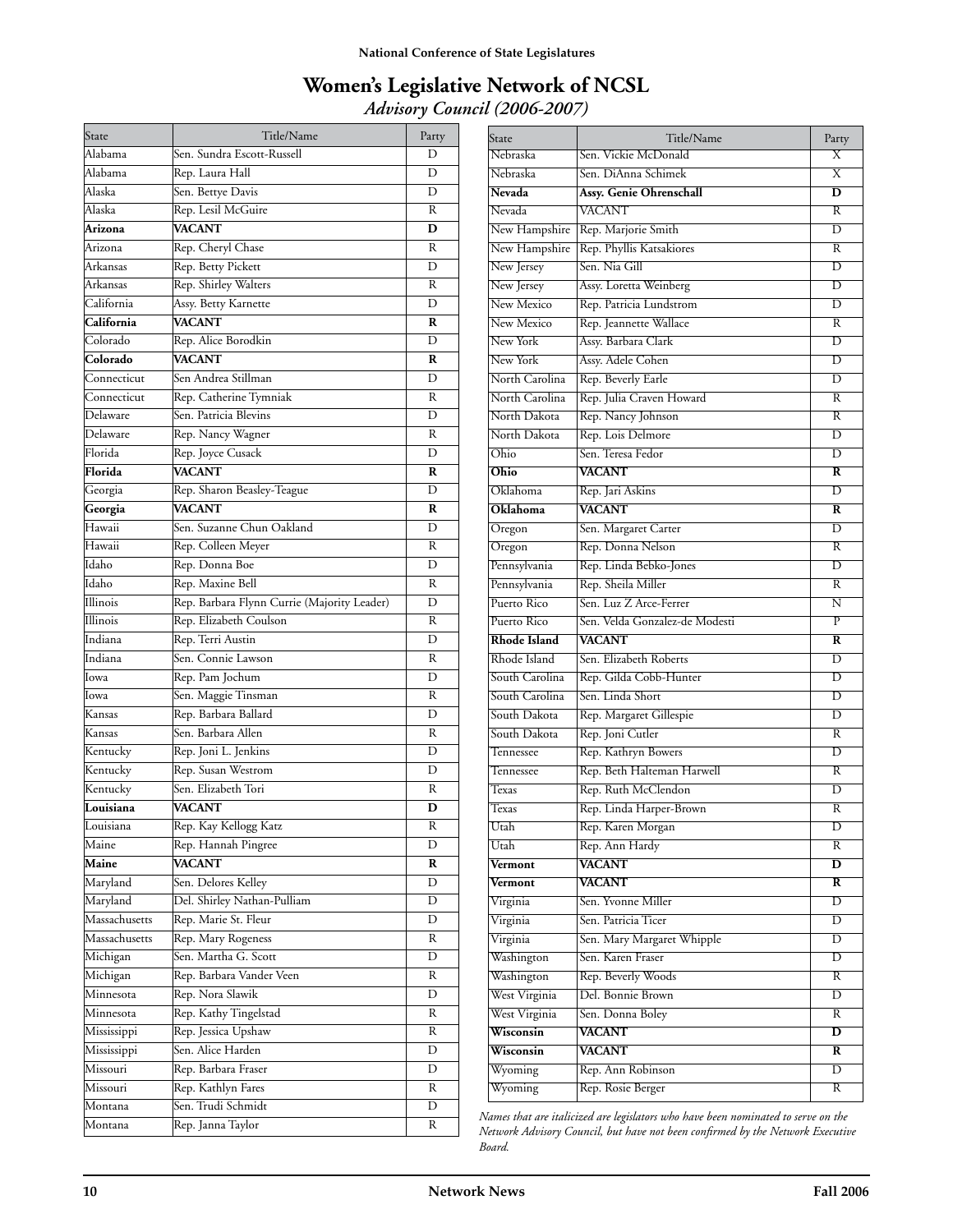# **WINGS Announcements**

Women in Informal Networking Groups (WINGS) is an interactive network of national organizations that serve women legislators in a variety of capacities. These organizations have joined to share information and resources and to work together on leadership, education, training and development to empower legislative women throughout the nation. Participating organizations include:

•Center for American Women and Politics (http://www.cawp.rutgers.edu)

- •Center for Policy Alternatives (http://www.stateaction.org)
- •Center for Women Policy Studies (http://www.centerwomenpolicy.org)
- •National Order of Black Elected Legislative Women (http://www.nobelwomen.org)
- •National Women's Political Caucus (http://www.nwpc.org)
- •Women in Government (http://www.womeningovernment.org)
- •The Women Legislators' Lobby (http://www.willwand.org)
- •Women's Legislative Network of NCSL (http://www.ncsl.org/wln/)

### **Women In Government Releases Policy Recommendations for Cervical Cancer Prevention**

In August 2006, Women In Government's national, bipartisan Cervical Cancer and HPV Task Force met to discuss the new licensure and provisional recommendations of an HPV vaccine. Human papillomavirus (HPV) is the cause of cervical



cancer, and, with available screening technologies (Pap and HPV testing) and a new HPV vaccine, we can eliminate this deadly disease.

To continue momentum around the elimination of cervical cancer across the United States, Women In Government's Cervical Cancer and HPV Task Force developed six key policy recommendations for comprehensive cervical cancer prevention: 1) the Vaccines For Children Program; 2) school entrance requirements; 3) health coverage; 4) access to preventive technologies for uninsured and underinsured individuals; 5) education and awareness; and 6) the role of statewide accountable entities. The full recommendations, along with educational materials and model legislation, can be found on the web at www.womeningovernment. org/prevention. For more information, please call 1- 888-333-0164.

**If you would like to receive future newsletters via e-mail or have a comment about what you would like to see in the** *Network News***, contact Katie Fischer at (303) 856-1514 or katie.fischer@ncsl.org**



WiLL is excited to announce that WiLL President, Georgia State Senator-Elect Nan Grogan Or-

rock, and California Congresswoman Lynn Woolsey will provide a plenary session at the upcoming annual conference of the Center for Policy Alternatives to be held at the Capitol Hilton, Dec. 8-10, in Washington, D.C. The focus of the plenary will be the Common Sense Budget Act, filed by Congresswoman Woolsey in March of this year and currently coauthored by 38 congressional colleagues. The act would require Congress to transfer \$60 billion currently budgeted for obsolete Cold War weapons and return it proportionally to state legislatures to be appropriated according to the priorities and needs of each state. Legislators can access http://www.sensiblepriorities.org/csba/factsheet.php for charts detailing annual funds the act would recoup for each state that could be applied to schools, health care, infrastructure or other priorities. To register for the conference, go to www.cfpa.org.

WiLL also is pleased to announce that, on September 20, we completed an exciting collaboration with the Center for Law and Social Policy. This project consisted of three national conference calls hosted by WiLL and CLASP for legislators on paid sick days: what are the issues, who are the proponents/opponents, how to craft legislation. National experts were interviewed and made available for audience questions on each call, including such notables as Sen. Edward Kennedy and his key staff member. A manual of resources and recommendations is being developed and will be available upon request at (202) 544-5055.